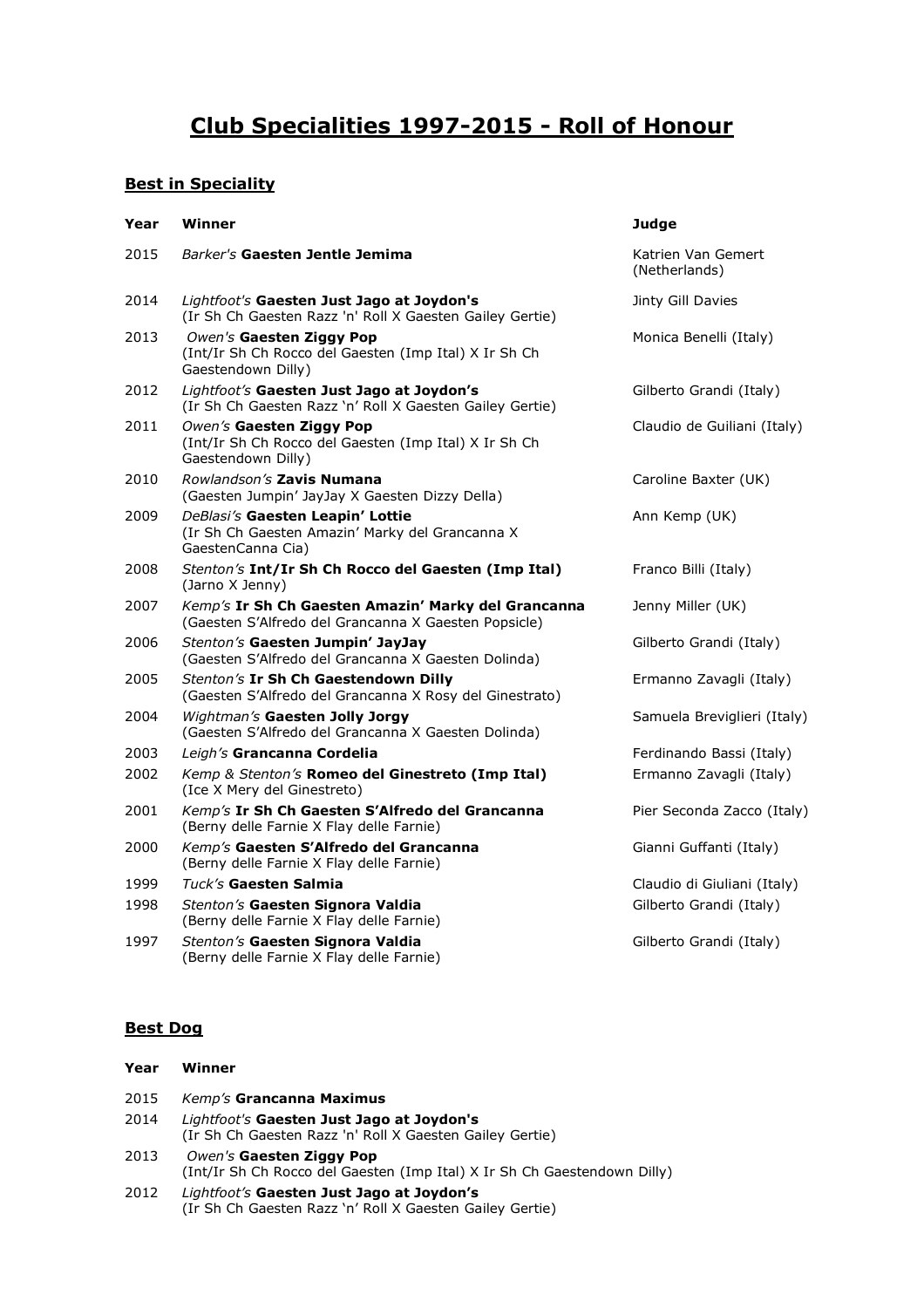| 2011 | Owen's Gaesten Ziggy Pop<br>(Int/Ir Sh Ch Rocco del Gaesten (Imp Ital) X Ir Sh Ch Gaestendown Dilly)        |
|------|-------------------------------------------------------------------------------------------------------------|
| 2010 | Kemp's Ruffio del Grancanna (Imp Ital)<br>(Jarno X Jenny)                                                   |
| 2009 | Stenton's Int/Ir Sh Ch Rocco del Gaesten (Imp Ital)<br>(Jarno X Jenny)                                      |
| 2008 | Stenton's Ir Sh Ch Rocco del Gaesten (Imp Ital)<br>(Jarno X Jenny)                                          |
| 2007 | Kemp's Ir Sh Ch Gaesten Amazin' Marky del Grancanna<br>Gaesten S'Alfredo del Grancanna X Gaesten Popsicle)  |
| 2006 | Stenton's Gaesten Jumpin'JayJay<br>(Gaesten S'Alfredo del Grancanna X Gaesten Dolinda)                      |
| 2005 | Kemp's Ir Sh Ch Gaesten Amazin' Marky del Grancanna<br>(Gaesten S'Alfredo del Grancanna X Gaesten Popsicle) |
| 2004 | Wightman's Gaesten Jolly Jorgy<br>(Gaesten S'Alfredo del Grancanna X Gaesten Dolinda)                       |
| 2003 | Kemp & Stenton's <b>Romeo del Ginestreto (Imp Ital)</b><br>(Ice X Mery del Ginestreto)                      |
| 2002 | Kemp & Stenton's Romeo del Ginestreto (Imp Ital)<br>(Ice X Mery del Ginestreto)                             |
| 2001 | Kemp's Gaesten S'Alfredo del Grancanna<br>(Berny delle Farnie X Flay delle Farnie)                          |
| 2000 | Kemp's Gaesten S'Alfredo del Grancanna<br>(Berny delle Farnie X Flay delle Farnie)                          |
| 1999 | Kemp's Gaesten S'Alfredo del Grancanna<br>(Berny delle Farnie X Flay delle Farnie)                          |
| 1998 | Kemp's Gaesten S'Alfredo del Grancanna<br>(Berny delle Farnie X Flay delle Farnie)                          |
| 1997 | Kemp's Gaesten S'Alfredo del Grancanna<br>(Berny delle Farnie X Flay delle Farnie)                          |

# **Best Bitch**

**Year Winner**

| 2015 | Barker's Gaesten Jentle Jemima                                                                                                 |  |
|------|--------------------------------------------------------------------------------------------------------------------------------|--|
| 2014 | Billup's Iteru Riccia Barbera<br>(Ir Sh Ch Gaesten Razz 'n' Roll X Gaesten Stormin' Stella over Qwontox)                       |  |
| 2013 | <b>Billup's Iteru Riccia Barbera</b><br>(Ir Sh Ch Gaesten Razz 'n' Roll X Gaesten Stormin' Stella over Owontox)                |  |
| 2012 | Billup's Iteru Riccia Barbera<br>(Ir Sh Ch Gaesten Razz `n' Roll X Gaesten Stormin' Stella over Qwontox)                       |  |
| 2011 | Lance's Ir Sh Ch Gaesten Roccing Rosie del Eunonia<br>(Int/Ir Sh Ch Rocco del Gaesten (Imp Ital) X Ir Sh Ch Gaestendown Dilly) |  |
| 2010 | Rowlandson's Zavis Numana<br>(Gaesten Jumpin' JayJay X Gaesten Dizzy Della)                                                    |  |
| 2009 | DeBlasi's Gaesten Leapin' Lottie<br>(Ir Sh Ch Gaesten Amazin' Marky del Grancanna X GaestenCanna Cia)                          |  |
| 2008 | LaRoche's Gaestencanna Cia<br>(Gaesten S'Alfredo del Grancanna X Rosy del Ginestrato)                                          |  |
| 2007 | DeBlasi's Gaesten Leapin' Lottie<br>(Ir Sh Ch Gaesten Amazin' Marky del Grancanna X GaestenCanna Cia)                          |  |
| 2006 | Lillicrap's Grancanna Carefree Kitty                                                                                           |  |
| 2005 | Stenton's Ir Sh Ch Gaestendown Dilly<br>(Gaesten S'Alfredo del Grancanna X Rosy del Ginestrato)                                |  |
| 2004 | Van der Velde's Grancanna Mimi del Gaesten                                                                                     |  |
| 2003 | Leigh's Grancanna Cordelia                                                                                                     |  |
|      |                                                                                                                                |  |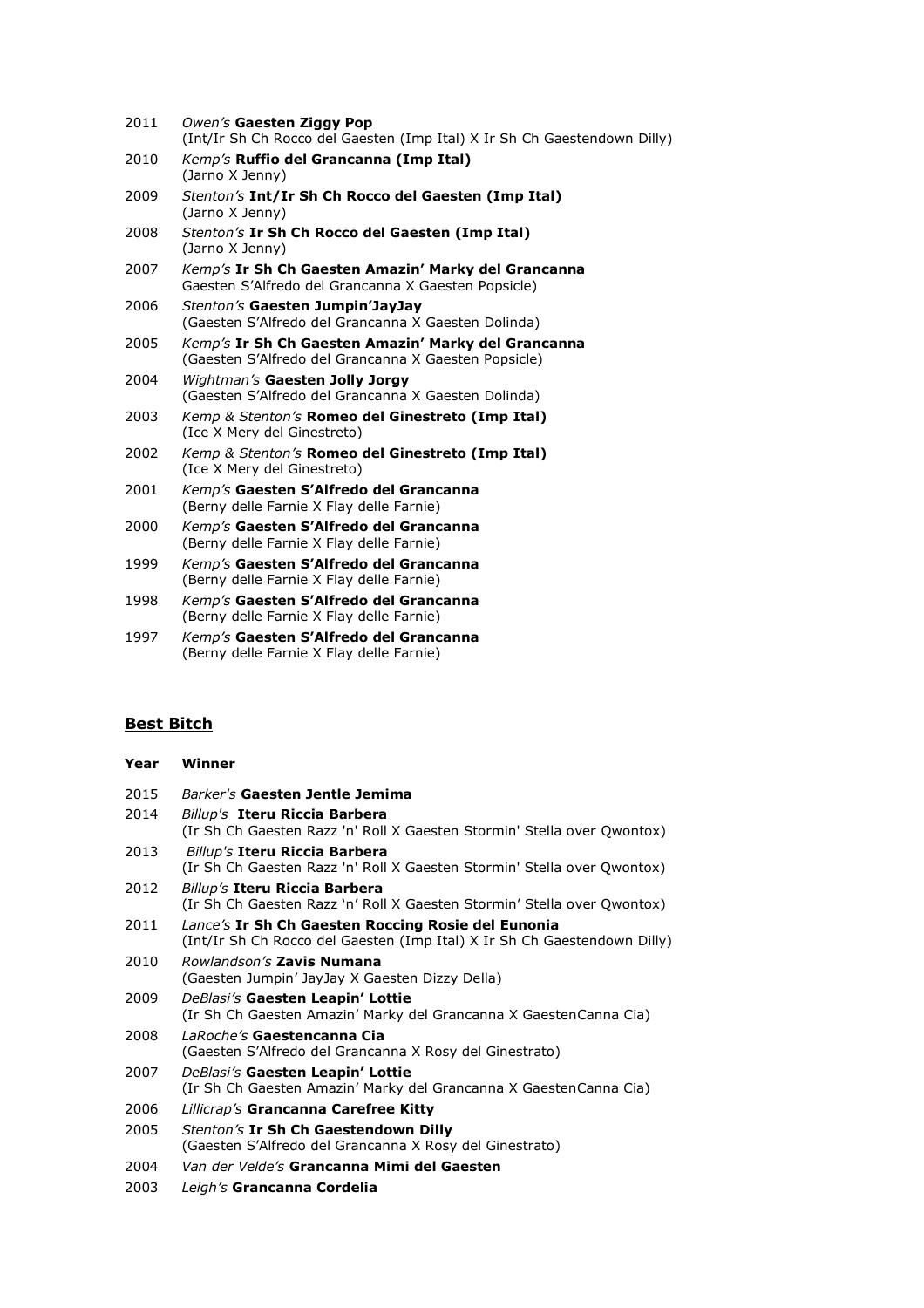- 2002 *Stenton's* **Gaesten Signora Valdia** (Berny delle Farnie X Flay delle Farnie)
- 2001 *Dixon's* **Gaesten Signora Gusta** (Berny delle Farnie X Flay delle Farnie)
- 2000 *Kemp's* **Riola del Grancanna (Imp Ital)**
- 1999 *Tuck's* **Gaesten Salmia**
- 1998 *Stenton's* **Gaesten Signora Valdia** (Berny delle Farnie X Flay delle Farnie)
- 1997 *Stenton's* **Gaesten Signora Valdia** (Berny delle Farnie X Flay delle Farnie)

#### **Reserve Dog**

#### **Year Winner**

2015 *Shepherd's* **Int/Ir Ch Gaesten Razz N Roll** 2014 *Beazant's***Teamtot Tatler** (Int/Ir Sh Ch Rocco del Gaesten (Imp Ital) X Teamtot Tizwaz) 2013 *Barker's* **Miznani Duco Brunella** (Quaciendas Duchino Brillante X Gaesten Born To Frisk) 2012 *Owen's* **Gaesten Ziggy Pop** (Int/Ir Sh Ch Rocco del Gaesten (Imp Ital) X Ir Sh Ch Gaestendown Dilly) 2011 *Lightfoot's* **Gaesten Just Jago at Joyden** (Ir Sh Ch Gaesten Razz 'n' Roll X Gaesten Gailey Gertie) 2010 *Kemp & Stenton's* **Romeo del Ginestreto (Imp Ital)** (Ice X Mery del Ginestreto) 2009 *Grenville's* **Gaesten Roccing Rascal** (Int/Ir Sh Ch Rocco del Gaesten (Imp Ital) X Ir Sh Ch Gaestendown Dilly) 2008 *Kemp's* **Ruffio del Grancanna (Imp Ital)** (Jarno X Jenny) 2007 *Stenton's* **Rocco del Gaesten (Imp Ital)** (Jarno X Jenny) 2006 *Kemp's* **Ir Sh Ch Gaesten S'Alfredo del Grancanna** (Berny delle Farnie X Flay delle Farnie) 2005 *Straan's* **Gaesten Dizzy Douglas** (Gaesten Jolly Jeeves X Gaesten Signora Valdia) 2004 *Wightman's* **Gaesten Jolly Jeeves** (Gaesten S'Alfredo del Grancanna X Gaesten Dolinda) 2003 Not Awarded 2002 *Kemp's* **Gaesten S'Alfredo del Grancanna** (Berny delle Farnie X Flay delle Farnie) 2001 Not Awarded 2000 Not Awarded

#### **Reserve Bitch**

**Year Winner**

| .    |                                                                                                                   |
|------|-------------------------------------------------------------------------------------------------------------------|
| 2015 | <b>Beazant's Teamtot Tiswaz</b>                                                                                   |
| 2014 | Barker's Gaesten Jentle Jemima<br>(Il Granaio dei Malatesta Nereo Del Gaesten X Gaesten Razzle Dazzle)            |
| 2013 | DeBlasi's Gaesten Leapin' Lottie at Mianatra<br>(Ir Sh Ch Gaesten Amazin' Marky del Grancanna X GaestenCanna Cia) |

2012 *Collis's* **Euonia Chantilly Lace** (Multi Ch Fluno del Amici per Sempre X Ir Sh Ch Gaesten Roccing Rosie at Euonia)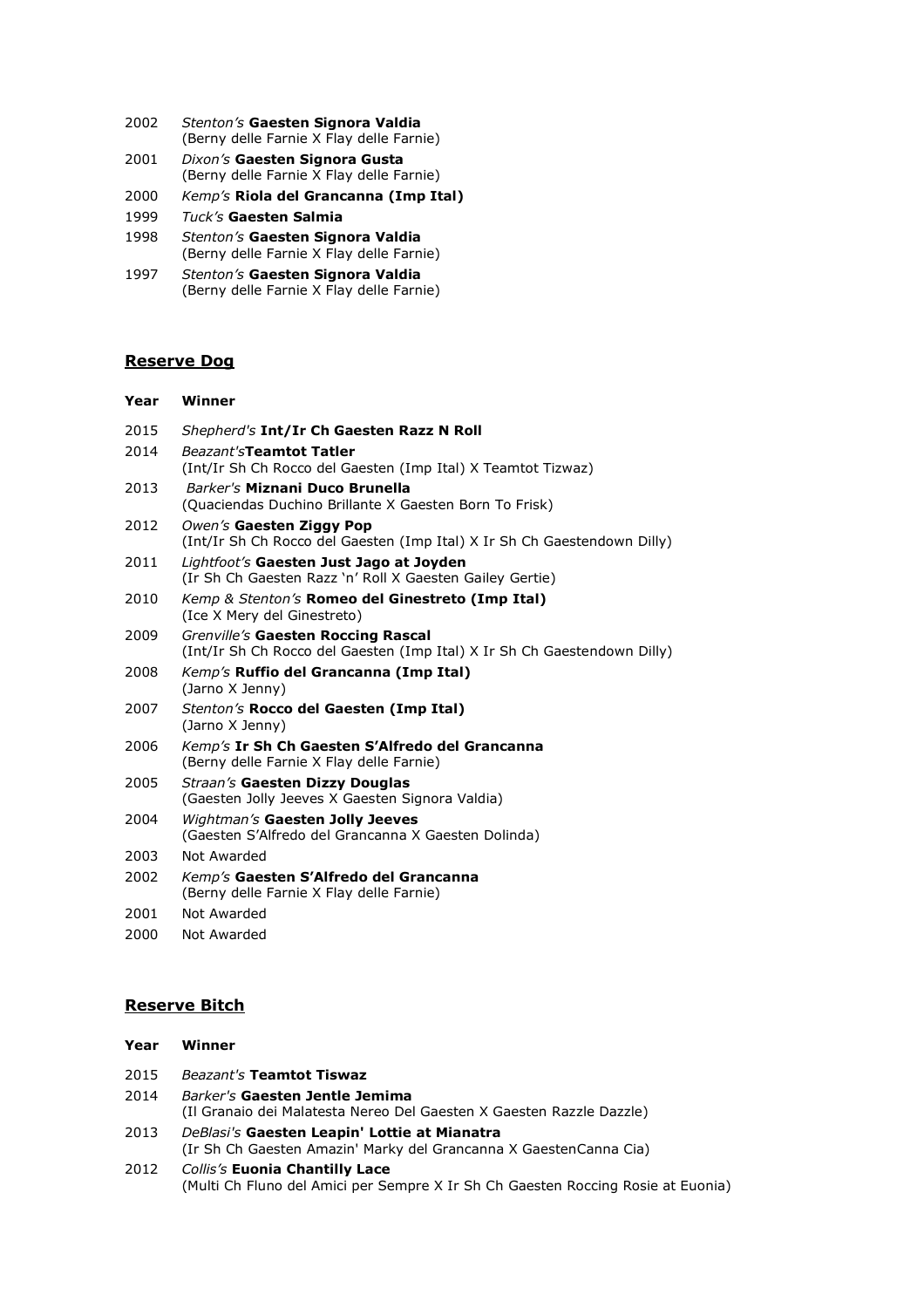- *Laroche's* **Gaestencanna Cia at Emmroche** (Gaesten S'Alfredo del Grancanna X Rosy del Ginestrato)
- *Lance's* **Ir Sh Ch Gaesten Roccing Rosie del Eunonia** (Int/Ir Sh Ch Rocco del Gaesten (Imp Ital) X Ir Sh Ch Gaestendown Dilly)
- *Lance's* **Ir Sh Ch Gaesten Roccing Rosie del Eunonia** (Int/Ir Sh Ch Rocco del Gaesten (Imp Ital) X Ir Sh Ch Gaestendown Dilly)
- *Crowther's* **Zavis Sorgente Lillium**
- *Stenton's* **Gaesten Down Dilly** (Gaesten S'Alfredo del Grancanna X Rosy del Ginestrato)
- *Beazant's* **Teamtot Tizwaz** (Romeo del Ginestreto X Gaesten Fair Firenze)
- *Potter's* **Gaesten Signora Valdia** (Berny delle Farnie X Flay delle Farnie)
- *Baxter's* **Grancanna Corina**
- *Bennett's* **Gaesten Golly Gal at Joliestep** (Gaesten S'Alfredo del Grancanna X Gaesten Dollidukdog)
- *Stenton's* **Gaesten Fair Florentina** (Gaesten S'Alfredo del Grancanna X Grancanna Fresca del Gaesten) *Stenton's* **Gaesten Fair Florentina**
- (Gaesten S'Alfredo del Grancanna X Grancanna Fresca del Gaesten)
- *Stenton's* **Grancanna Mimi del Gaesten**

#### **Best Puppy**

| Year | Winner |  |
|------|--------|--|
|      |        |  |

- *Nelson's* **Nelbekio Almost An Angel**
- *Kemp's* **Grancanna Maximus**
- *Randall's* **Gaesten Goodness Its Gucci** (Il Granaio dei Malatesta Matteo Martino del Gaesten x Gaesten Dotty Doris)
- *Meacham's* **Emmroche Bartolomeo** (Multi Ch Fluno del Amici per Sempre X Gaestencanna Cia at Emmroche)
- *Lightfoot's* **Gaesten Just Jago at Joyden** (Ir Sh Ch Gaesten Razz 'n' Roll X Gaesten Gailey Gertie)
- *Elligate's* **Grancanna Grandioso**
- *Reed's* **Gaesten Rambling Ricco from Heronsbridge**
- *Kemp's* **Grancanna Bonni Bellezza**
- *Monk's* **Zavis Kefala**
- *Stenton's* **Gaesten Jumpin' JayJay** (Gaesten S'Alfredo del Grancanna X Gaesten Dolinda)
- *Mann's* **Joliestep Wagalotto**
- *Parke's* **Teamtot Tee en Tee**
- *Lilley's* **Gaesten Dizzy Dennis del Fullforge** (Gaesten Jolly Jeeves X Gaesten Signora Valdia)
- *Baxter's* **Grancanna Corrina**
- Not awarded
- *Stenton's* **Grancanna Mimi del Gaesten**

### **Reserve Best Puppy**

#### **Year Winner**

- *Emm's* **Gaesten Jicky's Juno**
- *Coliss's* **Iteru Riccia Trasimeno** (Teamtot Tatler X Euonia Chantilly Lace)